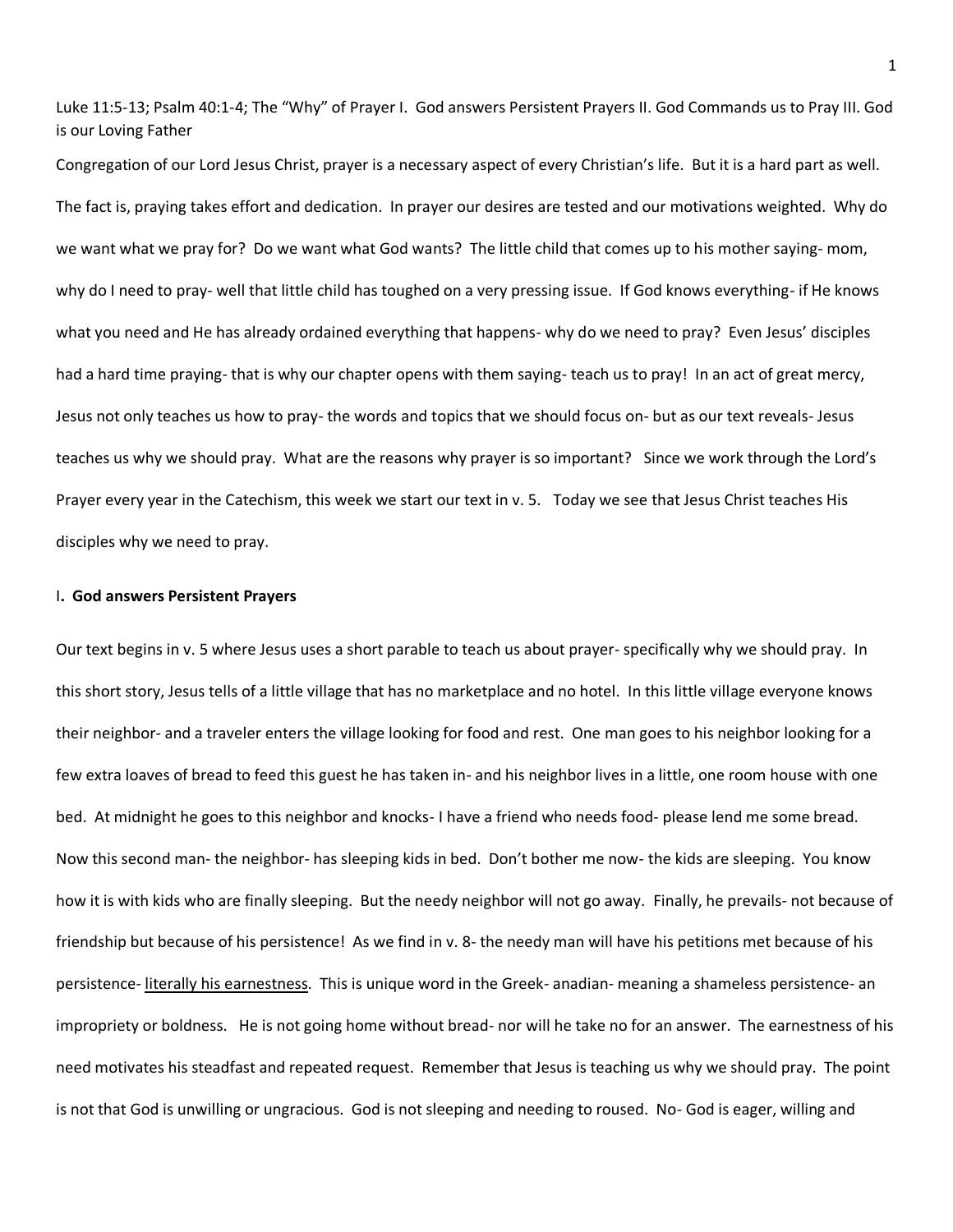desires. He never sleeps nor slumbers- but what Jesus is teaching us is that we need to be bold and consistent- even persistent and tenacious in our prayers. We find a similar theme in Luke 18 with the parable of the persistent widow. The lesson is this- don't give up easily in your prayers. But continue to pray- be steadfast and consistent as I Thes. 5:17 says- pray without ceasing! We can be bold in our prayers- bold in our approach to God; even coming with confidence as Heb. 4 says because we have a High Priest who is sympathetic. In other words, because of Jesus our High Priest we are to be bold, confident and consistent in our prayers knowing that we will receive mercy and grace in our times of need! We are not beggars who depend on the whimsical generosity of strangers- but we are coming to a friend who listens to us in our time of need! Therefore do not lose heart in your prayers- God is testing your resolve. God does not give us what we want right away- because He wants to test our desires. Do we really want what we are praying for? Do you know how much you need? One of the chief failures in prayer is that we give up too easily- we need to strive. Even wrestle as Jacob did in order to get a blessing! What God has promised He will give- but we need to eagerly desire and consistently ask for it! For example, do you really desire the conversion of your neighbor? Do you really seek God's honor and glory above your own? Answers to prayer are all the sweeter when they are given after the sweat! We appreciate gifts from God when we have really struggled for them! IN all this God is teaching us to depend on God in faith- trusting that He will provide! Our desires are purified and refined. What we ask for the most in prayer proves what we really want! So Jesus teaches that God is pleased to answer prayers after we have persistently asked! Why pray? Because God delights to answer persistent prayers! Not always giving what we ask for- but always giving us what we need in due time! If your are asking for something that God has promised- then don't be discouraged- keep on asking!

## **II. God Commands us to Pray**

Jesus concludes this parable in v. 9 where He says those well-known words; ask, seek and knock. Ask and you will receive- keep on asking and it will be given to you- what you need will be placed in your hands. Like the widow who came every day looking for justice- asking to have her cause heard- continually seeking justice until it is served. Ask and you will receive. As James 4:3 says in the negative- you do not have because you do not ask! If you have a sanctified desire- if you want something that I have promised- than ask me for it! Seek and you will find- keep on seeking,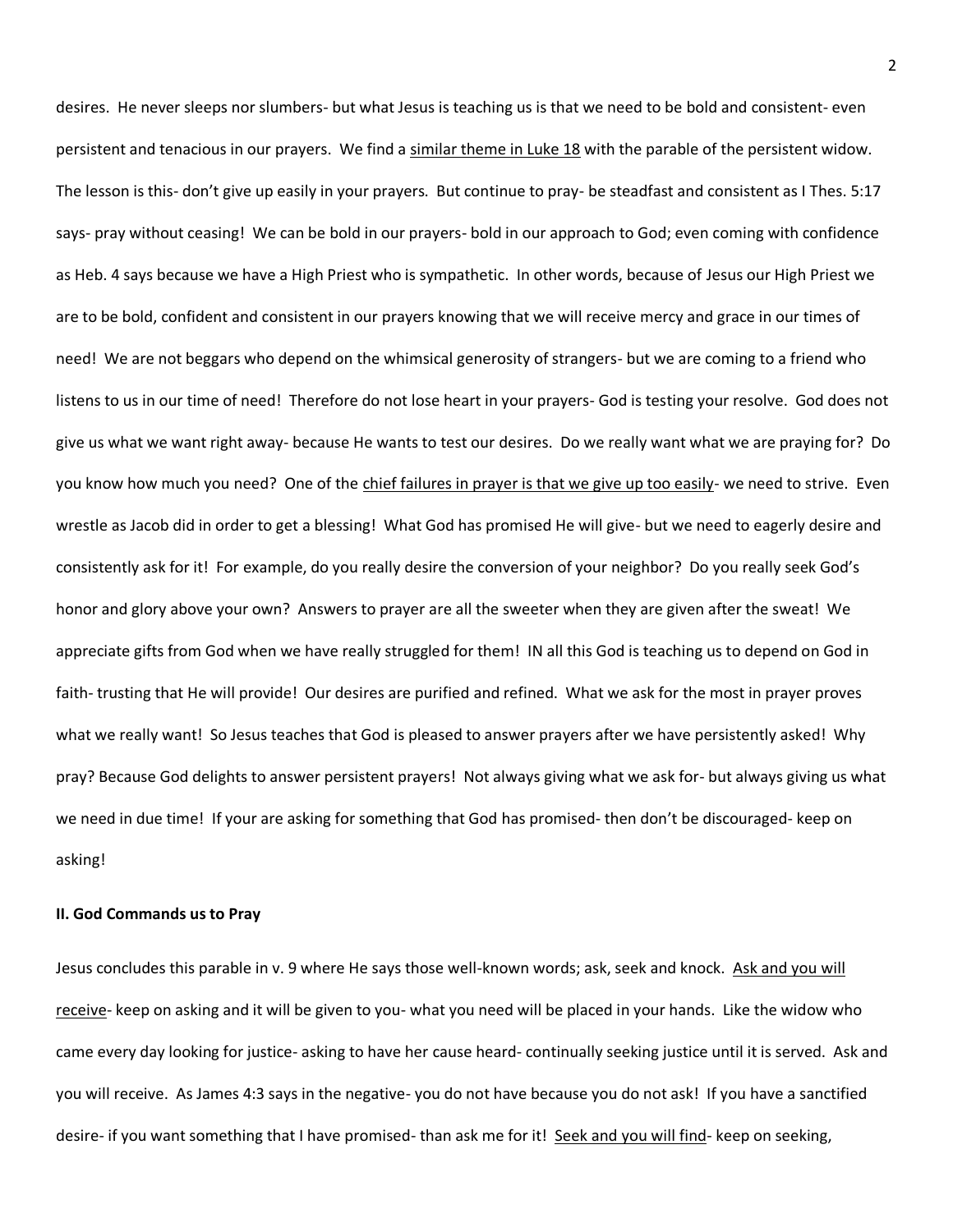searching for and desiring- and you will discover the thing that you are looking for. Like a treasure hunter seeking goldseek the things that are above! Like the shepherd who lost a little lamb- keep on searching until you find! You know that what you are looking for will not be withheld- so seek blessings from my hand! And finally knock and the door will be opened! Don't just stand at the door- keep on knocking! Ring the bell again and again until someone answers! You know that I am home and that I am always awake and listening- come to me in prayer! Knock at my gate- bang on the door of my house and you will be heard and your requests made in the name of My Son will be answered! Whatever you ask in the name of Jesus as John 14 says- this will be given according to the Father's will! I will do for you whatever you ask! The way forward will be made clear- the hinderance will be moved- whatever is blocking your way into my home will be taken away! Whatever you need- for your good- according to My glory- I will give it! To summarize v. 9-10 we could says- we are to pray because we are commanded to pray! Jesus tells us to pray- to keep on praying- that is why we pray! Call upon me in the day of trouble and I will answer you as Psalm 50 says. Our God is pleased to have His children calling on Him day and night! If you need something- if your heart desires something- ask God for it! In prayer it will be made known- your wants revealed! Do you want the right things- in the right way- then pray knowing that He is doing the very act that God has commanded! In the business world, funds are earmarked for a specific cause. You only need to ask- and the promised blessings of God are yours! Yes, God knows your needs. But He calls us to verbalize our needs as an act of faith in Him!

## **III. God is our Loving Father**

So far we have seen that we will pray because God has designed to use persistent prayer to give us what we need- God also demands that we pray to Him and Him alone for all that need. And finally, we see that we should desire to pray to God because God is a loving Father to us? Why pray? Because in prayer we are children coming to a loving Father who lives in heaven. The One upon whom we call is not just a friend- but a Father who is loving, good and all powerful! In v. 11 Jesus compares earthly fathers and our heavenly father. Earthly father normally give good things to their children. If a child asks his father for food, that father will give them something good to eat! But these fathers remain fallen- the word here is porneos- meaning that earthly fathers are weak, imperfect and depraved. Yet they can and do give good things. However, the Father we are calling upon is our heavenly Father. This is an argument from the less to the